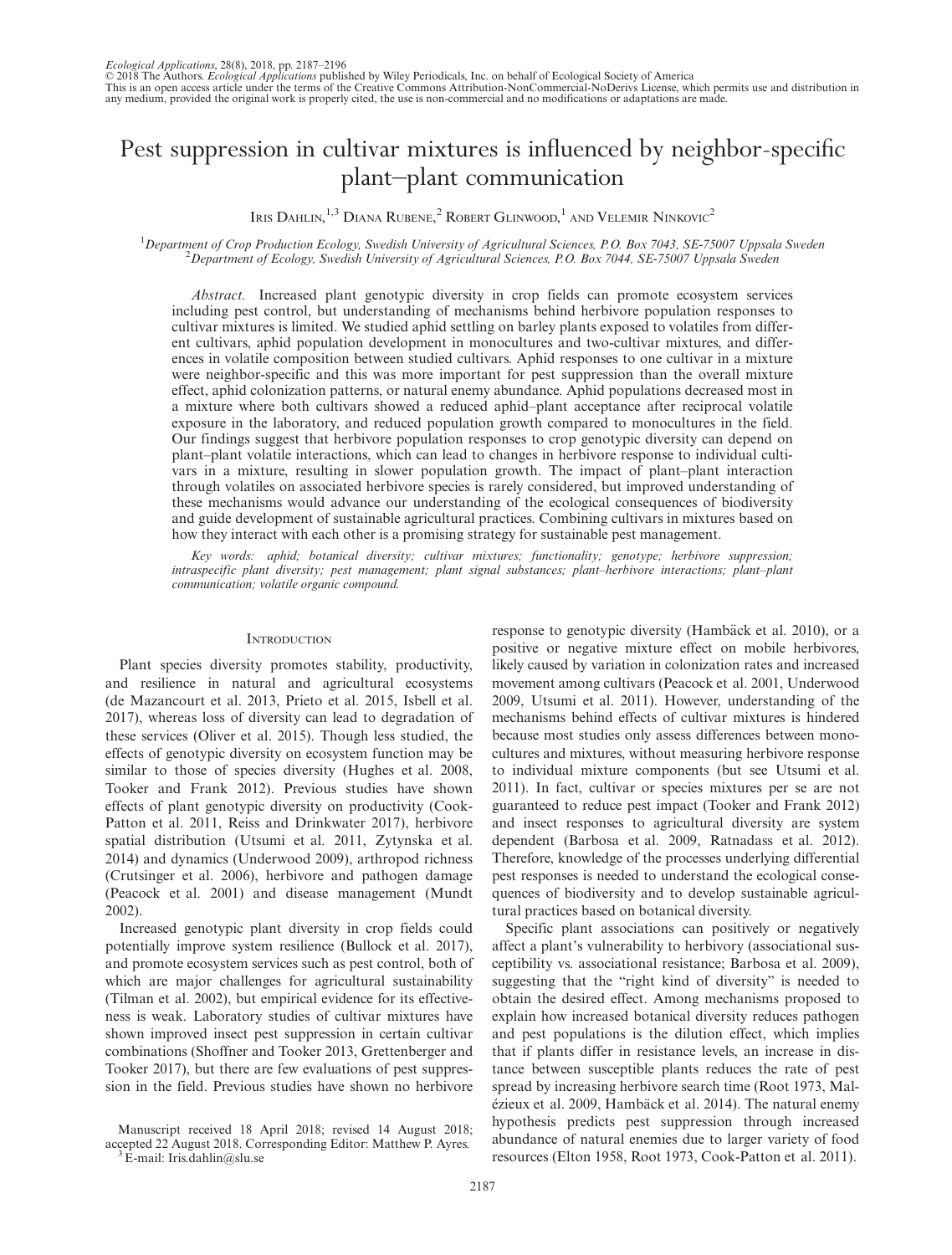The impact of one potentially important mechanism has received considerably less attention: chemical communication between neighboring plants leading to changes in plant physiology that affect insects (reviewed by Ninkovic et al. 2016). Plant volatile signaling of pest and pathogen attack is well described (Engelberth et al. 2004), but plants also use volatile organic compounds (VOCs) to detect the presence, absence, and identity of neighboring plants (Callaway 2002). Both damaged and undamaged plants emit VOCs that can induce growth responses in receiver plants, which in turn might affect other organisms that use the plant as a host (Dicke 1994, Ninkovic et al. 2013). Better understanding of volatile plant–plant interactions and their effect on herbivores may explain apparently inconsistent effects of genetic diversity and would enable more accurate predictions of herbivore suppression in cultivar mixtures.

We used a model system of barley Hordeum vulgare L. and the bird cherry-oat aphid Rhopalosiphum padi L. to examine plant–plant communication and plant–insect interactions in cultivar mixtures, and to explore the impact of genotypic diversity on aphid–plant acceptance and population development. We combined laboratory experiments, manipulation of genotypic diversity in the field and VOC analyses of individual cultivars to investigate variation in aphid responses to cultivar mixtures and the association between these responses and cultivar VOC profiles. Earlier studies suggest that chemical interactions between plants may be important drivers of aphid responses to specific cultivar mixtures (Ninkovic et al. 2002). Assuming that plant interactions are the main cause of inconsistency in pest responses, we hypothesized that mixing two cultivars would lead to one of three outcomes: (1) cultivars do not react to each other and aphid response is similar to monocultures, (2) one of the cultivars induces physiological responses in the other cultivar that affect aphid–plant acceptance and their population development, or (3) both cultivars respond to each other with a combined effect on aphids. Aphids can cause significant yield and economic loss to grain crops globally (Valenzuela and Hoffmann 2015) and conventional control methods cause pesticide pollution and insecticide resistance (Pimentel et al. 1992). This study highlights the potential of cultivar mixtures in reducing these negative impacts in agriculture.

#### MATERIALS AND METHODS

#### Laboratory experiment

Spring barley cultivars Salome, Fairytale, Rosalina, Anakin, and Luhkas (obtained from Scandinavian Seed AB, Lidköping, Sweden) were used (Appendix S1: Table S1). None of the cultivars were bred for aphid resistance. Six plants were grown together in a plastic pot  $(8.5 \times 7 \text{ cm})$  in potting soil (Hasselfors Garden, Örebro, Sweden), in a greenhouse at  $18-22$ °C with a light regime of 16 h: 8 h light: dark and used for exposure experiments eight days after sowing. Test aphids were taken from a multi-clonal population of bird cherry-oat aphid R. *padi* reared on oats in a separate greenhouse chamber under the same conditions as the plants.

One barley cultivar was exposed to VOCs from another cultivar in a series of transparent two-chamber cages

consisting of an inducing and a responding chamber (Ninkovic et al. 2002). Air passed over one cultivar in the inducing chamber through an opening into the responding chamber containing another cultivar before being vented from the exposure room. For control plants, the inducing chamber was empty. After five days of exposure, five randomly chosen responding plants were used for aphid acceptance tests. Barley plants at the same phenological stage as during aphid colonization in the field were used for aphid acceptance tests, to simulate the establishment phase. Aphid–plant acceptance was measured with a no-choice plant settling test (Ninkovic et al. 2002). A 50-mL polystyrene tube was placed over the second leaf of each of the tested plants per pot containing 10 randomly chosen wingless aphids of the third and fourth instar. In total, 20 plants (replicates) per each treatment were tested. After 2 h, the number of aphids settled on each leaf was recorded and expressed as a proportion of the 10 introduced aphids.

## Field experiment

The field experiment was conducted at Lövsta field station, Uppsala, Sweden (59°52′ N, 17°48′ E). Barley was sown in the beginning of May at 400 viable seeds/ $m<sup>2</sup>$  with a row spacing of 12.5 cm. Nine treatment plots  $(3 \times 9 \text{ m})$ were randomly placed in each of six blocks in a conventional randomized block design with a distance of 1 m between plots (without any vegetation), each of these representing a replicate. The same cultivars as for laboratory experiments were grown in plots as monocultures or in two-cultivar mixtures in alternate rows, enabling cultivar identification of individual plants. The cultivar Salome was chosen as a component in all mixtures because it affected aphid acceptance on other cultivars in the laboratory experiments.

To measure aphid immigration to the field, yellow watertraps (26 cm diameter; Flora Modéle Déposé, Ringot, France) containing water and a drop of detergent were, in four blocks, placed in the center of each plot. Traps were adjusted weekly to be always at canopy height and trapped aphids were sampled weekly.

Aphid abundance per plot was determined by recording the number of aphids on plants along three randomly chosen 1-m transects in each plot for each cultivar and summing the three values (Ninkovic et al. 2003). Observations were made twice weekly for four consecutive weeks, from 1 June to 1 July.

The abundance of predatory arthropods, such as grounddwelling carabids and spiders, was determined by weekly sampling of one pit-fall trap per plot. Estimates of sevenspot ladybird Coccinella septempunctata L. occurrence were made simultaneously by two observers, one on each half of the plot, to avoid recording the same individual twice (Ninkovic et al. 2011). Observations were made once per week during June.

#### Volatile organic compounds

Plant VOCs were collected by dynamic headspacing (Appendix S2). Air was drawn over a molecular absorbent from which VOCs were extracted using solvent. Samples were analyzed by gas chromatography/mass spectrometry.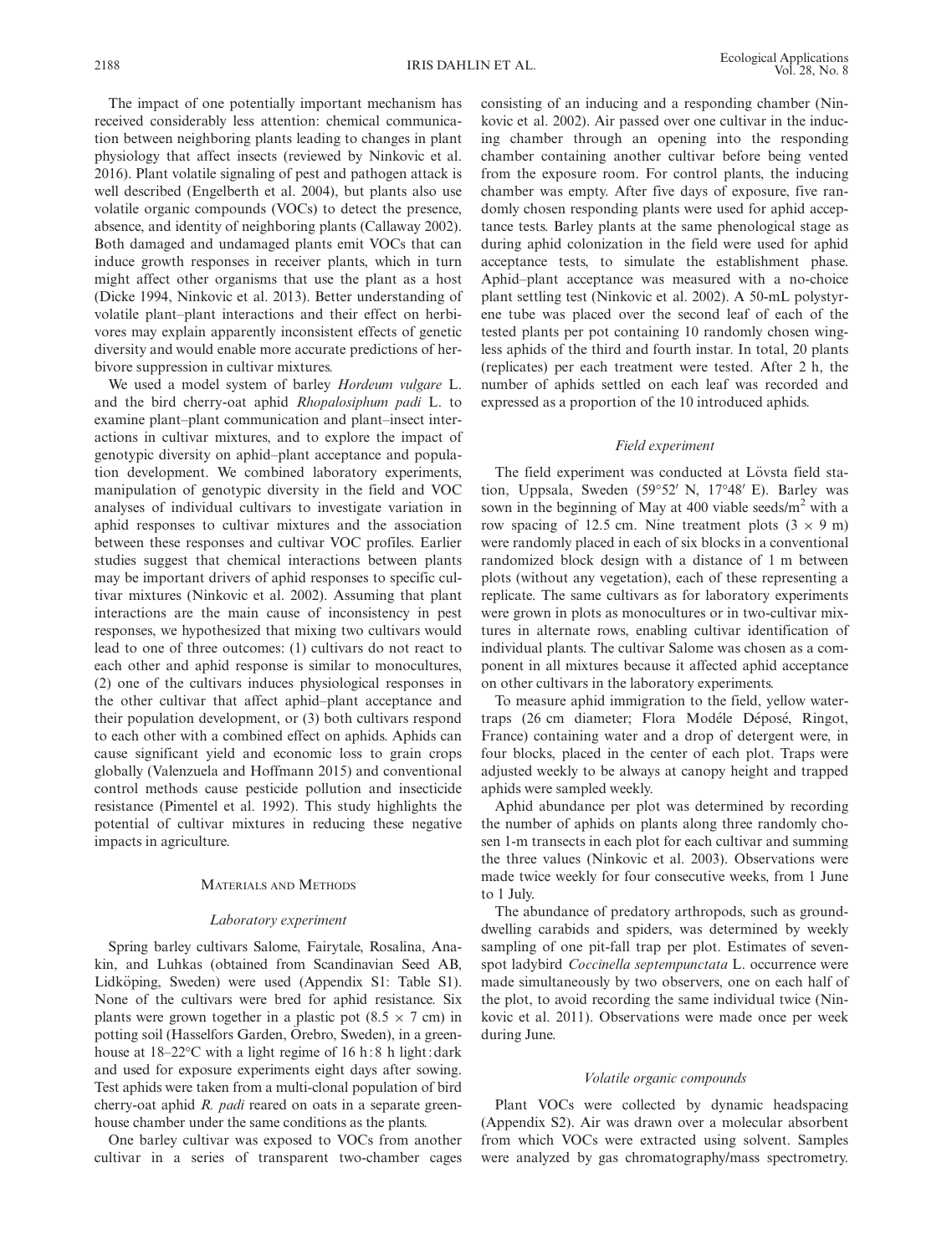Compounds were identified by matching with commercially available libraries and authentic chemical standards, and quantified using response curves for authentic standards (Glinwood et al. 2011).

#### Statistical analyses

Aphid–plant acceptance.—Differences in aphid–plant acceptance between cultivars exposed to clean air and cultivars exposed to VOCs from other cultivars were analyzed with generalized linear mixed models (GLM) with binomial error distribution in lme4 (Bates et al. 2015) in R (R Core Team 2016), with the proportion of settled aphids out of 10 introduced aphids as a replicate. We ran one model for each receiving cultivar (S, A, R, F, and L), where the proportion of aphids settled on control plants was used as reference. Emitting cultivars were used as explanatory factors and pot and block as random factors to control for spatial arrangement of plants.

Aphid immigration.—GLM with Poisson error distribution in R, lme4, were used to assess differences in aphid immigration between monocultures and mixtures. The total number of immigrating winged R. padi per plot during the first two weeks of colonization (1–14 June) was used as the response, cultivar (or mixture) identity as fixed explanatory factor, block as a random factor, and an additional observationlevel random factor to control for overdispersion.

Aphid population response.—Aphid population increase over time was analyzed using a Bayesian framework by fitting a logistic growth model to cumulative population data. We estimated differences in aphid population growth on cultivars grown in monocultures and in mixtures. To obtain a straightforward estimate of total population size, we calculated cumulative aphid abundance per plot (sum of three 1-m rows) for 10 survey days between 1 June and 1 July, for each plot and for each cultivar within mixed plots, resulting in 17 replicated cultivar combinations (listed in Table 2). Plot values for mixed plots were calculated as averages of the individual cultivars. One block was excluded due to low aphid abundance and poor plant development caused by heterogeneous soil conditions at the field edge.

To estimate population sizes, we fitted a logistic growth model to the cumulative aphid population data where the number of aphids was assumed to follow a lognormal distribution. The model was defined as follows:

> aphids<sub>i</sub> ~ Lognormal $(\alpha_i, \tau)$  $\alpha_i = \log(\mu_i) - \sigma^2/2$  $\mu_i = \alpha_{block-i} + V_{max} \times \text{plogis}(c \times (day_i - h_p))$  $\alpha_{\text{block-}j} \sim \text{Normal}(\mu_{\text{block-}j}, \sigma_{\text{block}})$  $V_{\text{max-}s} \sim \text{Normal}(\mu_{v_{\text{max-}s}}, \sigma_{v_{\text{max}}})$  $h_p \sim \text{Normal}(\mu_{h \cdot p}, \sigma_h)$

where  $\mu$  is the mean number of aphids per plot,  $V_{\text{max}}$  is the maximum (final) aphid population size,  $h$  is halftime (in d) when one-half of the total population size is reached,  $c$ describes the steepness of the growth curve, plogis is the logistic distribution function, and  $\alpha_{\text{block}}$  is the block effect.  $V_{\text{max}}$  and h values were allowed to differ for each cultivar/ mixture using cultivar-specific group effects drawn from normal distributions, while a single  $c$  was estimated for all cultivars/mixtures (mean = 0.35, SD =  $8.97 \times 10^{-3}$ ). We estimated an individual  $V_{\text{max}}$  and h value for each of the 17 combinations and calculated the differences between these with 95% Bayesian credible intervals (CI). In order to determine if the effect of cultivar mixtures was additive or interactive, we also estimated the expected  $V_{\text{max}}$  with 95% CI for the mixtures as the average of two monocultures.

The model was implemented in JAGS software v. 4.2.0. (Plummer 2003) called from R using the rjags package (Plummer 2016). Weakly informative priors were used, not allowing parameters to take values outside the range of data, either normally distributed truncated at zero or uniformly distributed. We ran three Markov chains with 200,000 iterations after a 200,000 burn-in, thinned by five. The full model code with priors and initial parameter values is reported in Appendix Data S1. Model convergence was assessed by visual inspection of the trace plots and with the Gelman-Rubin convergence statistic (Gelman et al. 2004). Model fit was evaluated by simulating a data set under the model assumptions and comparing the sums of squares of simulated data to the observed data using posterior predictive checks and Bayesian P values (Gelman et al. 2004). We also compared our model with a simpler model that does not include cultivar/mixture specific effects for  $V_{\text{max}}$  and h using posterior predictive loss (Gelfand and Gosh 1998, Hooten and Hobbs 2015). The model showed a good fit with sum of squares  $P = 0.34$  ( $P = 0.5$  represents a perfect fit and  $0.1 < P < 0.9$ an acceptable fit), and the full model had a lower posterior predictive loss compared to the simple model, indicating that cultivar/mixture specific effects were important for explaining aphid population growth (full, model fit component  $[G] = 6.5 \times 10^8$ , penalty component  $[P] = 6.3 \times 10^8$ , posterior predictive loss  $[D]_{\infty, \text{sel}} = 1.3 \times 10^9$ , vs. simple,  $G =$  $7.9 \times 10^8$ ,  $P = 8 \times 10^8$ ,  $D_{\infty, \text{sel}} = 1.6 \times 10^9$ ).

Previous simulation studies have suggested that slow population increase early in the season gives a lower probability of reaching outbreak levels later in the season (Wiktelius and Pettersson 1985). To test whether final population size depended on the population growth earlier in the season, we analyzed the relationship between  $V_{\text{max}}$  and h obtained from the model in a GLM with gamma error distribution with a "log" link, in lme4.

Predators.—Effect of predator abundance (activity density) on aphid population size was analyzed with GLM with Poisson errors in lme4. Cumulative aphid population size on 1 July was used as response, the total abundance of ladybirds, grounddwelling carabids, and spiders as a fixed explanatory effect, block as a random effect, and an additional observation-level random factor to control for overdispersion. We also analyzed the effect of cultivar mixture and aphid abundance on predator abundance using the same model structure as above.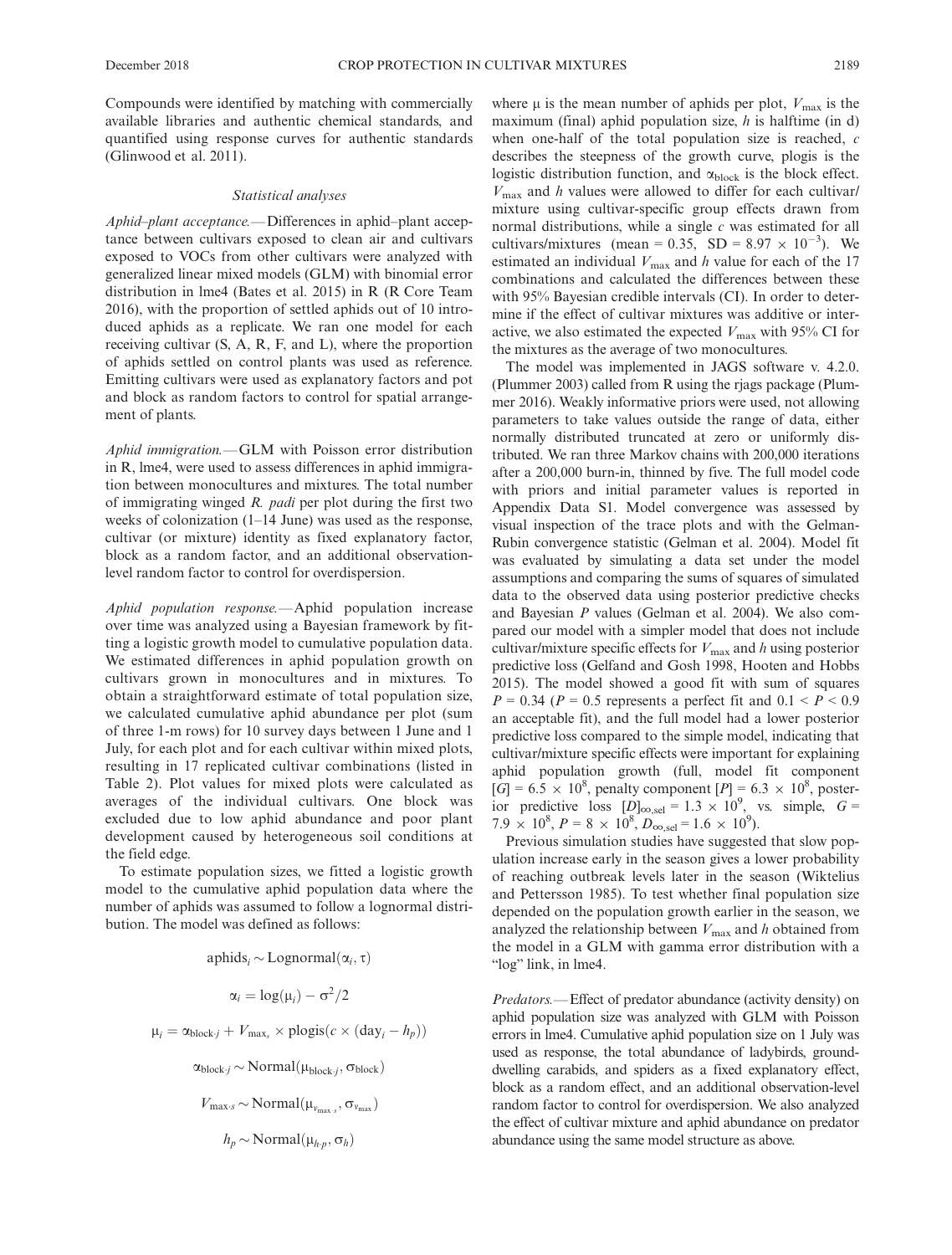Volatile organic compounds.—Dissimilarity in chemical composition between cultivar types was analyzed using nonmetric multidimensional scaling (NMDS) in the R package vegan (Oksanen et al. 2017), using two dimensions  $(k = 2)$ and the Bray-Curtis index as a dissimilarity metric. Amounts of chemical components were rescaled to frequencies in the data, to remove the effect of differences in overall amount between individual replicates, e.g., pots of plants, and corrected for differences in biomass. Cultivar type was fitted to the ordination using the envfit function, which estimates a goodness-of-fit statistic  $(r^2)$  and assesses its significance using random permutations of the data.

In addition to comparison of odor profiles (above), we analyzed differences in amount (ng/g) and frequency of individual chemical components between cultivars. We used GLM with gamma errors with a "log" link in lme4 and square-root-transformed data as the response. Frequencies were analyzed using binomial errors. Salome was used as the reference category in all models, as it emitted the highest number and amount of VOCs; additional models with other cultivars as reference were run when needed to determine all pairwise differences. Based on dissimilarities in cultivar odor profiles and observed aphid-response patterns, we expected VOCs that could be involved in plant–plant interactions to be more abundant in Salome and Fairytale compared to Luhkas, Anakin, and Rosalina.

## **RESULTS**

#### Aphid–plant acceptance

The exposure of barley plants to VOCs from a different cultivar resulted in significantly reduced aphid acceptance in six out of 20 cultivar combinations. The VOC exposure effects are both receiver and emitter specific. Two cultivars induced strong effects as emitters (Fairytale and Salome), while Anakin was a highly responsive receiver (Table 1; model output in Appendix S3: Table S1).

## Aphid immigration and population response

There was no difference in aphid immigration between cultivar mixtures and monocultures (Appendix S4: Table S1).

The estimated aphid population size on different cultivars  $(V_{\text{max}})$  ranged from 3202  $\pm$  283 (mean  $\pm$  SE) to 4846  $\pm$  327

TABLE 1. The ratio of mean number of aphids that accepted plants treated with VOCs to the mean number of aphids that accepted control plants.

| Receiver  | Emitter |           |         |          |           |  |  |  |  |
|-----------|---------|-----------|---------|----------|-----------|--|--|--|--|
|           | Anakin  | Fairytale | Luhkas  | Rosalina | Salome    |  |  |  |  |
| Anakin    |         | $0.85**$  | 0.96    | $0.87*$  | $0.80***$ |  |  |  |  |
| Fairytale | 1.03    |           | 0.95    | 0.91     | $0.84**$  |  |  |  |  |
| Luhkas    | 0.94    | 1.04      |         | 0.95     | $0.87**$  |  |  |  |  |
| Rosalina  | 0.99    | 1.00      | 1.01    |          | 0.97      |  |  |  |  |
| Salome    | 0.93    | $0.85**$  | $1.12*$ | 0.96     |           |  |  |  |  |

Notes: Reduced acceptance gives a ratio of <1 while a ratio of 1 indicates no difference between treated and control plants. Significant differences in estimates are indicated by asterisk ( $P < 0.05$ ; \*\* $P < 0.01$ ; \*\*\* $P < 0.001$ ).

aphids per plot, with the lowest numbers observed on Salome and Fairytale when grown in mixture (Table 2). The observed population size in the Salome–Fairytale mixture was significantly lower (27%) than expected aphid populations of these cultivars grown in monoculture (Fig. 1A). All differences between individual cultivars in pure and mixed stands were positive, with a confidence level of 74–100%, i.e., aphid populations were smaller when the cultivars were grown in mixtures compared to pure stands (Fig. 1).

Differences in aphid population development early in the season were observed on the individual cultivars Salome and Fairytale grown in mixture compared to these cultivars in monocultures and for Salome grown with Anakin, while the other cultivars showed a similar population development on monocultures and mixtures. Aphid populations reached one-half of their size by day  $18-21$ , and halftime (h) was a relevant factor explaining the final population size (estimate =  $-0.07$ , SE = 0.03,  $t = -2.07$ ,  $P = 0.055$ ), based on the difference in the Akaike information criterion (AIC) between the model including  $h$  and an intercept-only model  $(AAIC = 2.09)$ .

# Predator abundance

Predator abundance was not related to aphid population size (Appendix S5: Table S1). Neither cultivar mixture nor aphid abundance were relevant factors for explaining variation in predator abundance (Appendix S6: Table S1 and S7: Table S1).

#### Volatile organic compounds

Cultivars differed significantly in their volatile composition (NMDS with envfit,  $k = 2$ , stress = 0.13,  $r_{\text{cultivar}}^2 = 0.67$ ,  $P = 0.001$ ). The odor profiles of Salome and Luhkas, and those of Anakin and Rosalina were compositionally similar, and certain compound groups were more closely associated with some cultivars, such as terpenoids with Luhkas and alkanes with Anakin (Fig. 2). Several components were found in significantly higher concentrations in Salome compared to other cultivars (Appendix S8: Table S1).

#### **DISCUSSION**

We show that herbivore populations develop differently in genotype mixtures, possibly induced by volatile interactions of the individual genotypes combined in a mixture, making these plants less susceptible to aphids. Volatile interactions between undamaged plants of certain cultivars in the laboratory lead to significantly reduced aphid–plant acceptance, and consequently, the same cultivars had also the lowest aphid population sizes when they were grown together in the field. Additionally, the interacting cultivars differed in their volatile profiles and amount of specific volatile compounds. This suggests that volatile interactions between cultivars might drive induced resistance, explaining why certain plant genotype combinations have stronger effects on pests than others do. We show that significant reduction of pest populations in the field can be achieved at the lowest level of diversity, by combining two genotypes when interacting with each other through VOCs, suggesting that volatile chemical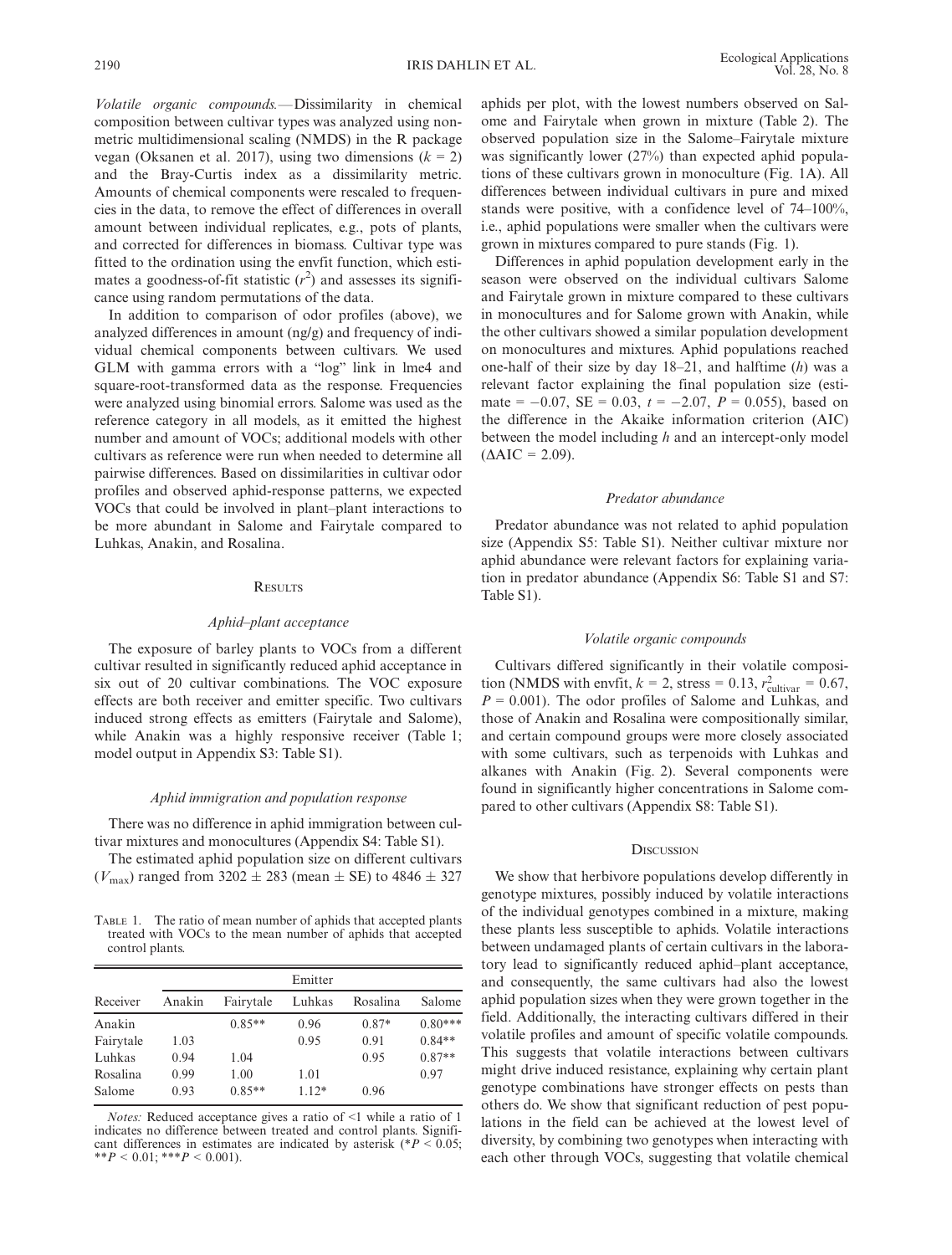TABLE 2. Total aphid population sizes  $(V_{\text{max}})$  and halftime to population maximum (h) for cultivars and mixtures estimated by the population growth model.

|                                       | Aphid population size $(V_{\text{max}})$ |            |          | Halftime, $h$ (d) |      |            |          |
|---------------------------------------|------------------------------------------|------------|----------|-------------------|------|------------|----------|
| Treatment                             | Mean                                     | $2.5\%$ CI | 97.5% CI | Confidence        | Mean | $2.5\%$ CI | 97.5% CI |
| Monoculture                           | 4,507                                    | 4,202      | 4,825    |                   |      |            |          |
| Mixed                                 | 3,984                                    | 3,677      | 4,313    |                   |      |            |          |
| Monocultures                          |                                          |            |          |                   |      |            |          |
| Salome (S)                            | 4,846                                    | 4,232      | 5,529    |                   | 19.6 | 18.7       | 20.4     |
| Rosalina (R)                          | 4,149                                    | 3,583      | 4,786    |                   | 18.9 | 18.0       | 19.8     |
| Fairytale (F)                         | 4,086                                    | 3,511      | 4,724    |                   | 18.3 | 17.4       | 19.3     |
| Anakin (A)                            | 4,713                                    | 4,098      | 5,375    |                   | 19.3 | 18.4       | 20.1     |
| Luhkas $(L)$                          | 4,753                                    | 4,155      | 5,410    |                   | 17.9 | 17.0       | 18.8     |
| Mixtures                              |                                          |            |          |                   |      |            |          |
| <b>SR</b>                             | 4,161                                    | 3,590      | 4,820    |                   | 20.1 | 19.2       | 20.9     |
| <b>SF</b>                             | 3,277                                    | 2,762      | 3,892    |                   | 20.3 | 19.3       | 21.3     |
| <b>SA</b>                             | 4,199                                    | 3,623      | 4,870    |                   | 20.4 | 19.5       | 21.2     |
| <b>SL</b>                             | 4,284                                    | 3,710      | 4,924    |                   | 19.9 | 19.1       | 20.7     |
| Expected population sizes in mixtures |                                          |            |          |                   |      |            |          |
| $S + R$ exp                           | 4,495                                    | 4,055      | 4,961    |                   |      |            |          |
| $S + F exp$                           | 4,459                                    | 4,023      | 4,926    |                   |      |            |          |
| $S + A exp$                           | 4,784                                    | 4,331      | 5,263    |                   |      |            |          |
| $S + L$ exp                           | 4,798                                    | 4,345      | 5,272    |                   |      |            |          |
| Individual cultivars                  |                                          |            |          |                   |      |            |          |
| S in SR                               | 4,412                                    | 3,786      | 5,083    | 0.83              | 20.3 | 19.5       | 21.2     |
| R in SR                               | 3,845                                    | 3,284      | 4,494    | 0.75              | 19.9 | 19.0       | 20.8     |
| S in SF                               | 3,328                                    | 2,792      | 3,937    | $\mathbf{1}$      | 20.6 | 19.6       | 21.5     |
| F in SF                               | 3,202                                    | 2,683      | 3,796    | 0.98              | 20.2 | 19.2       | 21.2     |
| S in SA                               | 3,947                                    | 3,354      | 4,619    | 0.97              | 20.9 | 20.0       | 21.8     |
| A in SA                               | 4,415                                    | 3,799      | 5,097    | 0.74              | 20.0 | 19.1       | 20.9     |
| S in SL                               | 4,156                                    | 3,579      | 4,814    | 0.94              | 20.4 | 19.6       | 21.3     |
| L in SL                               | 4,362                                    | 3,779      | 5,035    | 0.82              | 19.5 | 18.6       | 20.3     |

Notes: Cultivars written as, e.g., "S in SR" refer to individual cultivars in mixed plots (i.e. Salome when grown with Rosalina), while "SR" refers to the average value of the mixed plot, and "S + R exp" is the expected mixed plot value, calculated as the average of population sizes in monocultures. "Monoculture" and "Mixed" refer to estimated mean population size for pure and mixed cultivar plots, respectively. Values are means with upper and lower Bayesian credible intervals. Model-estimated confidence level (i.e., the proportion of posterior probability distribution above zero) is shown for the differences between cultivars in pure and mixed plots.

interactions between plants play an important role in mediating plant–pest interactions.

## Aphid–plant acceptance

We found a significant reduction in aphid–plant acceptance for certain cultivars after exposure to another specific cultivar in the laboratory (Table 1). Such reductions after plant exposure in the laboratory were also found in plant acceptance tests in the field, when the cultivar was grown in the same combination in a mixture (Ninkovic et al. 2002). Plant acceptance is a key factor in the progress of an aphid infestation (Pettersson et al. 2007) and is correlated with subsequent aphid growth rate (Ninkovic et al. 2009, Dahlin and Ninkovic 2013). The exposure effect is VOC emitter and receiver specific. Cultivar Salome has a strong effect as an emitter and was therefore tested in the field in combination with the other cultivars. The combination Salome and Fairytale resulted in significantly reduced aphid population growth in the mixture, with lower aphid numbers on both cultivars than in pure stands. This fits well with the results from the laboratory experiment, showing that both cultivars function as emitter and as receiver in this combination. Combinations where a receiver or non-receiver cultivar was grown with the emitter Salome did not result in significantly reduced aphid population growth, indicating that both cultivars need to respond as emitter and receiver to have an effect under field conditions.

#### Plant–plant communication

Plants are rooted and thus unable to escape unfavourable conditions, competitors or attackers. However, plants are not defenceless; they have evolved to detect and respond to VOCs from other plants in order to survive. They can detect volatile cues from herbivore- or pathogen-attacked neighbors (Engelberth et al. 2004) and these cues can regulate specific and effective biochemical defense pathways (Erb 2018). Plants also use volatile cues to detect the presence and identity of other plants (Callaway 2002). For example, parasitic plants use VOCs to locate their host plants (Mescher et al. 2006). Recent research has shown that neighbor detection in undamaged plants via volatile cues can be specific and may be a mechanism by which plants detect and prepare for future competition (Ninkovic et al. 2016). Plant growth and physiological changes in response to volatile cues can affect other organisms that use the plant as a host (Dicke 1994, Ninkovic et al. 2013). Aphids are very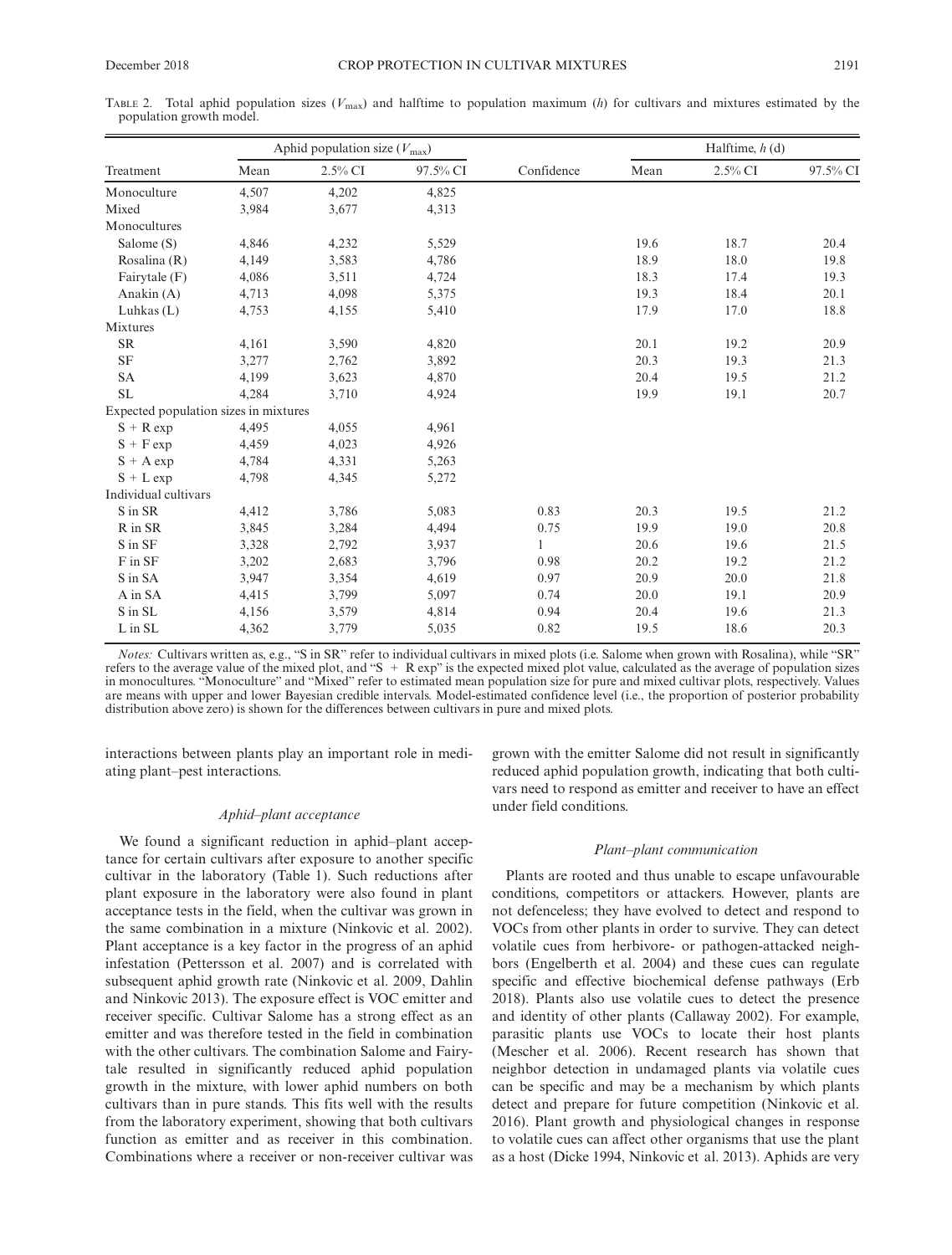

FIG. 1. (A) Expected and observed aphid population size per plot in mixtures and (B and C) differences between individual barley cultivars grown in monocultures and mixtures, estimated by the population model (mean with 95% CI). (A) Expected (empty symbols) and observed (black symbols) aphid population sizes in cultivar mixtures with the average estimated population size in monocultures (gray line) and mixtures (black line); (B) Salome (S) grown with other cultivars;  $(C)$  the other cultivars  $(A, F, R)$  grown with Salome (S). Positive differences indicate higher population sizes in monocultures.

sensitive to slight changes in their host plants, and plant neighbor responses can affect their behavior and abundance (Ninkovic et al. 2016).

## Volatile organic compounds

Based on the reported variable effects of plant diversity on herbivores (Letourneau et al. 2011), and previous studies of VOC-mediated plant–insect interaction (Ninkovic et al. 2013), we hypothesized that plant–plant interaction via VOCs could be a powerful driver of variation in herbivore responses to cultivar mixtures. We compared the VOC profiles of studied cultivars and found that they differed significantly, which might explain the cultivar-combinationspecific effects observed in many studies. Mutual interactions between Salome and Fairytale influenced aphid settling and population growth, but this cultivar pair could not be singled out based on the observed differences in overall odor profiles (Fig. 2). Among individual components, significantly higher amounts of (Z)-3-hexenyl acetate, linalool, linalool oxide, (-)-sativene, β-caryophyllene, (3E, 7E) -4, 8, 12-trimethyl-1, 3, 7, 11-tridecatetraene (TMTT), methyl salicylate, and 1-octen-3-ol were observed in Salome, but only TMTT and hexahydrofarnesyl acetone were also relatively abundant in Fairytale. Hexahydrofarnesyl acetone has been previously identified as a plant volatile (Miyazawa et al. 2008), but no role in plant volatile signaling has been reported; the ecological significance of this compound may warrant further study. Further investigation of how specific VOCs induce plant growth responses and alter cultivar odor profiles will enable us to clarify the mechanisms behind plant–plant and plant–insect interactions.

#### Aphid population development

Population development of R. *padi* is related to cereal crop phenology. During colonization (between plant seedling and tillering), the population increases slowly and interference during this window has the greatest impact on aphid population size (Wiktelius and Pettersson 1985, Wiktelius et al. 1990). Aphids evaluate host plant quality after quick probes and leave plants if they find them to be less suitable (Schwarzkopf et al. 2013). A possible mechanism behind the observed patterns could be changes in aphid behavior caused by response to multiple sensory cues, such as complex volatile blends, i.e., the neural constraints hypothesis (Bernays 2001). This might mean in our case either that winged colonizers land less frequently or lay fewer nymphs in some mixtures, or that wingless aphids spend less time feeding relative to moving. Considering that there was no difference in colonization patterns (Appendix S4: Table S1) or in initial aphid abundance (Fig. 3), the former seems an unlikely explanation. Reduced feeding time in certain mixtures, however, might negatively influence population growth and contribute to the observed patterns. Aphid–plant acceptance is affected by visual, olfactory, and gustatory cues, but also by plant quality as a food source, which may change due to growth responses (Douglas and Van Emden 2007). Volatiles of another species/ genotype are known to induce morphological and physiological responses in plants (Ninkovic 2003, Ninkovic et al. 2016), and since we observed changed aphid response to cultivars in certain mixtures, this suggests that the olfactory information emitted by plants was altered in these mixtures.

A population dynamics model for R. padi developed by Wiktelius and Pettersson (1985) showed that a 20% reduction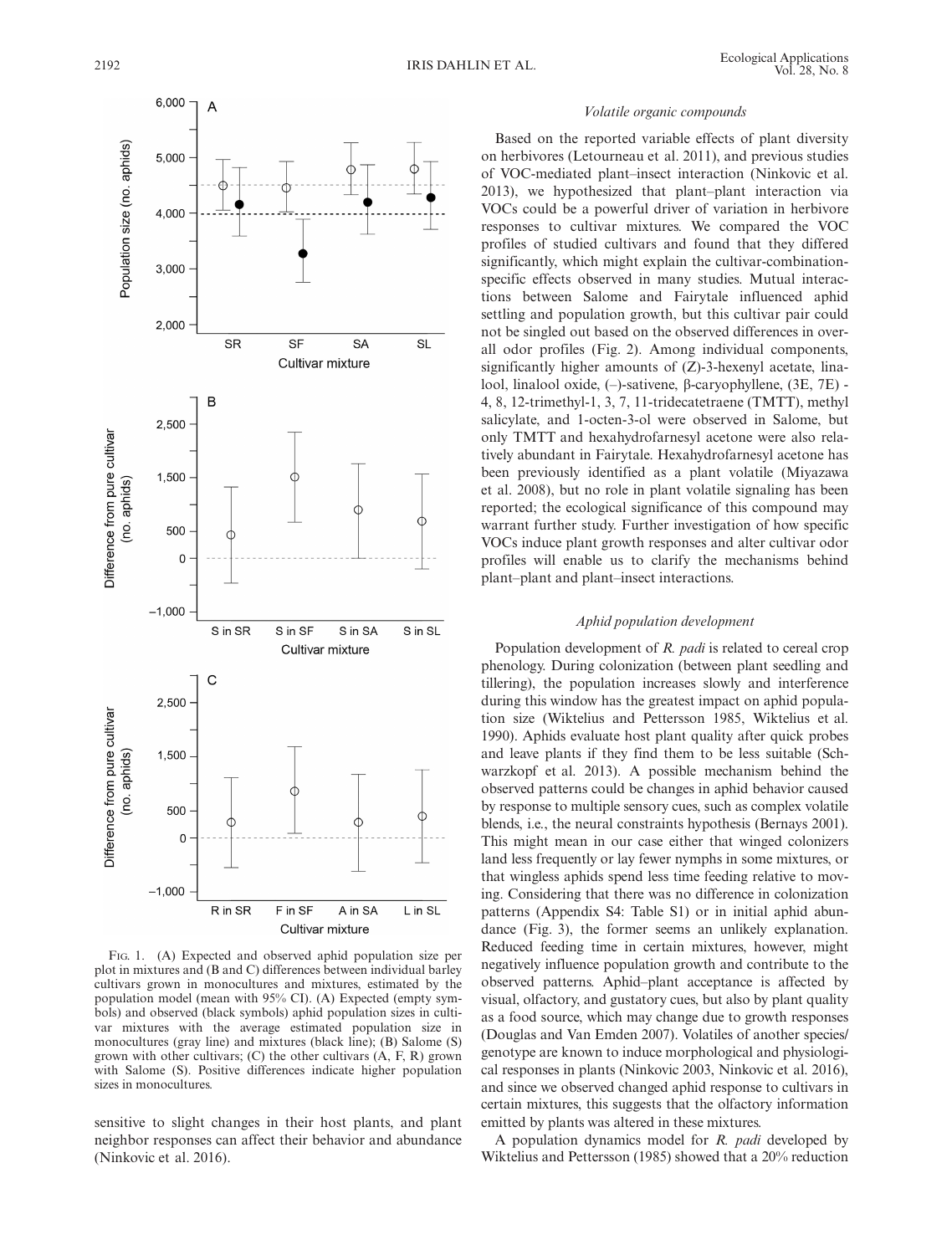

FIG. 2. Nonmetric multidimensional scaling (NMDS) results illustrating compositional dissimilarity in odor profiles between barley cultivars Anakin (Ana), Salome (Sal), Fairytale (Fair), Rosalina (Ros), and Luhkas (Luh). (A) Individual plants are shown with black circles and group boundaries for cultivar types marked with dashed lines using the ordihull function in vegan (Oksanen et al. 2017). (B) Individual components, categorized into alk, alkanes; arom, aromatic compounds; GLV, green leaf volatiles; other\_alc, other alcohols; terp, terpenoids, with cultivar group boundaries same as in A.

in aphid numbers during plant acceptance can lower the final population size by 29%. This is in line with our current results, where the combination Salome–Fairytale resulted in reduced aphid acceptance in the laboratory (Table 1) and in 27% lower aphid populations in the field compared with monocultures of these cultivars (Fig. 1). This confirms the correlation between plant acceptance and subsequent population growth (Ninkovic et al. 2009, Dahlin and Ninkovic 2013), indicating that aphid development is suboptimal on plants on which they are reluctant to settle. We also observed aphid responses in the Salome–Anakin mixture, but the direction of response differed between lab and field experiments; aphid–plant acceptance was lower on Anakin whereas population development was reduced on Salome. This suggests that this interaction is weaker and more sensitive to differences between lab and field conditions; plants in the field can interact mutually and are exposed to competition, whereas only one-way interaction occurs in the lab.

Aphid population responses in the field conformed to all of our hypothesized outcomes: (1) most mixtures had only weak effects on aphids, (2) Salome responded to Anakin with limited (13%) reduction of aphid population size in the mixture, (3) Salome and Fairytale interacted with each other with a strong effect (31% and 22%, respectively) on aphids in the mixture. Slower aphid population growth on the responding cultivars was observed early in the season, and this was related to final population size (Fig. 1). The results from our experiments demonstrate that cultivar mixing per se gives no guarantee of decreased aphid populations, which concurs with a study by Grettenberger and Tooker (2017), who found that effects of genotypic diversity on aphid populations were inconsistent between experiments. However, we have shown that the effect on aphids depends on the ability of the cultivars in the mixture to respond to each other. We found that, for a certain cultivar combination, pest response is highly consistent between lab and field experiments (Table 1 and Fig. 1).

Aphid populations in mixtures were lower than expected from the average of monocultures, suggesting that a positive mixture effect is caused by interactions between cultivars; however, this effect was mainly driven by induced changes in aphid response to Salome. A significant reduction, which could be of practical relevance to agriculture, was only observed in the Salome–Fairytale mixture, where aphid–plant acceptance and population growth was reduced on both mixture components. Properties of different components in mixtures are important for disease and pathogen management, which relies on mixing plants differing in resistance (Mundt 2002). A positive mixture effect is achieved mainly through the dilution effect, as the resistant component reduces pathogen spread on the susceptible component. This mechanism cannot explain aphid-reduction patterns in our study. Even though aphid populations varied between cultivar monocultures (S, A, and L were higher than R and F; Table 2), patterns of population reduction were not correlated with this apparent variation intolerance (e.g., combination of cultivars with low tolerance [SA] had the same population size as a combination of cultivars with high and low tolerance [SR]). Thus, our results suggest that the identity of cultivars is of decisive importance for pest suppression in mixtures, but the driving mechanism is not based on variation in resistance between cultivars.

## Aphid natural enemies

Pest population development may be regulated by topdown processes. Several studies on genotype mixtures (Johnson et al. 2006, Cook-Patton et al. 2011, Grettenberger and Tooker 2017) have supported the enemy hypothesis (Elton 1958), which predicts higher predator abundance in diverse stands. We found no relationship between predator abundance, aphid abundance, and cultivar combination. This indicates that the effects on aphid populations in our system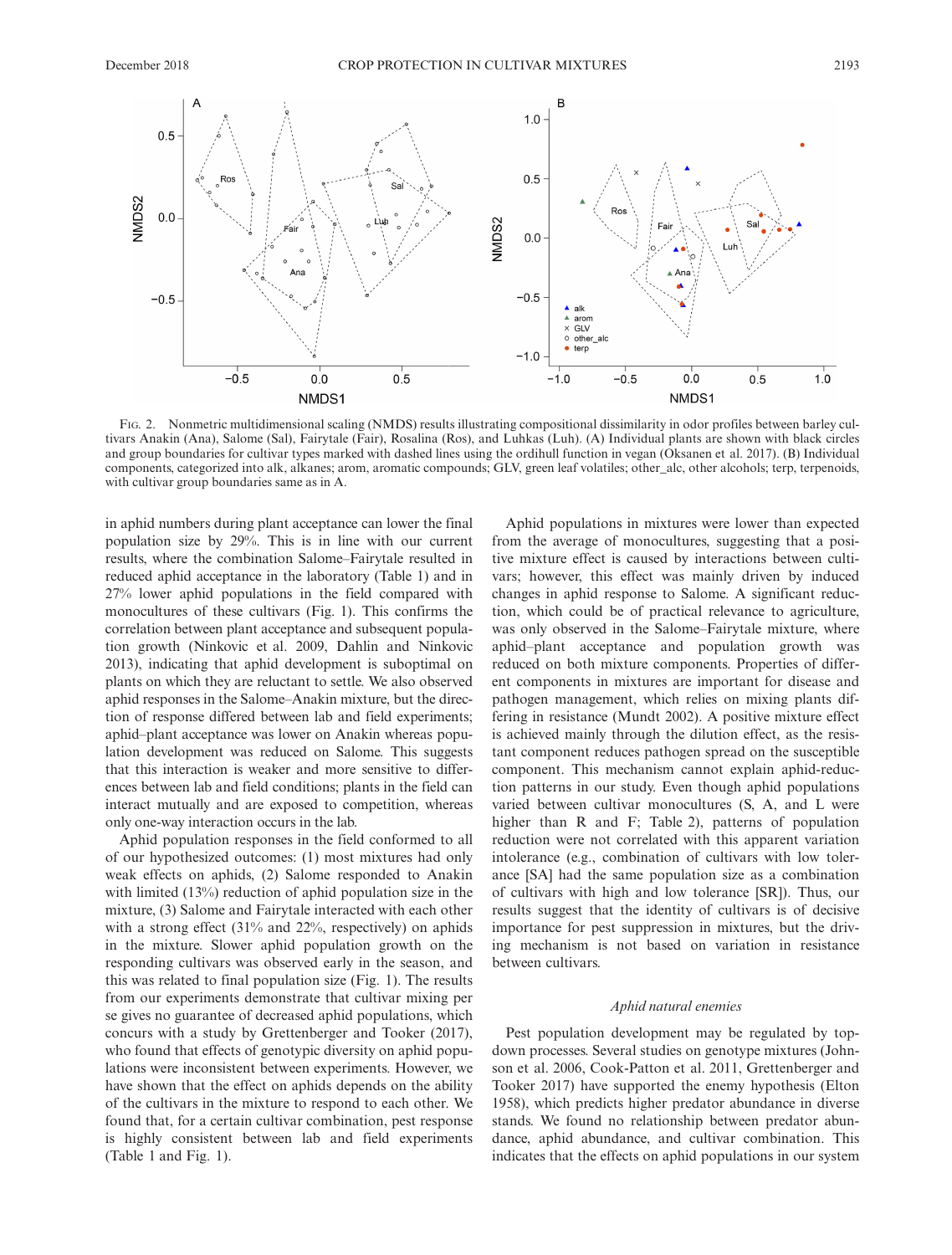

FIG. 3. Aphid population development overtime, estimated by the population model (mean with 95% CI) for (A) Salome (S) and Rosalina (R), (B) Salome (S) and Anakin (A), and (C) Salome (S) and Fairytale (F). Green indicates Salome in monocultures and yellow indicates Salome in mixtures.

were plant-mediated (bottom-up) and not natural-enemymediated (top down). We addressed the lowest level of diversity, i.e., mixtures of two cultivars, and the effect of enemies may be different in more diverse systems with alternative food sources or improved habitats. However, studies reporting higher enemy diversity in genotypically diverse mixtures have not provided evidence that enemy abundance patterns affect herbivore abundance (Crutsinger et al. 2006, Johnson et al. 2006, Cook-Patton et al. 2011), thus the potential of natural enemies to reduce herbivore populations in genotype mixtures is unclear.

#### **CONCLUSIONS**

Our findings provide new understanding of variation in herbivore responses to genotypically diverse fields and its basis in plant–insect interactions. We report interactive effects of genotype mixtures on pest population development, and show that the magnitude of the mixture effect is cultivar combination-specific, and consistent with changes in aphid–plant acceptance. The observed effect of VOC-induced changes on aphid–plant acceptance and differences in plant VOC profiles indicate that plant interactions lead to changed host plant physiology/aphid performance, which affects population development and determines the level of pest suppression. Thus, we propose that plant-mediated bottomup effects drive plant–pest interactions in genotype mixtures, and that selecting cultivars based on how they interact with each other (both cultivars function as emitter and receiver) can be a promising sustainable pest management strategy. Future research should focus on testing cultivar responses to specific VOCs that potentially mediate interactions between plants, and quantifying plant growth responses, to build a predictive framework for identifying cultivars that, when mixed, reduce pest damage in agricultural crops.

#### **ACKNOWLEDGMENTS**

The study was financially supported by the Swedish Research Council for Sustainable Development, FORMAS (2014-225) and the Foundation Land Use Research (SLF) (H1333072). We thank James Ajal, Bara'a Alkhaled, Ali El Hakeem, Hélène Lamaison, Ewa Magnuski, and Dimitrije Markovic for field assistance and Maria Kedmark for taxonomic surveys. We greatly acknowledge advice from Asa Ranlund, Jonas Knape, and Matt Low on popula tion modelling. Special thanks to Anna Mårtensson, Göran Nordlander, and Niklas Björklund for their comments on the manuscript. Iris Dahlin and Diana Rubene contributed equally to this work as authors. Authors declare no conflict of interest.

## LITERATURE CITED

- Barbosa, P., J. Hines, I. Kaplan, H. Martinson, A. Szezepaniec, and Z. Szendrei. 2009. Associational resistance and associational susceptibility: having right or wrong neighbors. Annual Review of Ecology, Evolution, and Systematics 40:1–20.
- Bates, D., M. Maechler, B. Bolker, and S. Walker. 2015. Fitting linear mixed-effects models using lme4. Journal of Statistical Software 67:1–48.
- Bernays, E. A. 2001. Neural limitations in phytophagous insects: implications for diet breath and evolution of host affiliation. Annual Review of Entomology 46:703–727.
- Bullock, J. M., K. L. Dhanjal-Adams, A. Milne, T. H. Oliver, L. C. Todman, A. P. Whitmore, and R. F. Pywell. 2017. Resilience and food security: rethinking an ecological concept. Journal of Ecology 105:880–884.
- Callaway, R. M. 2002. The detection of neighbors by plants. Trends in Ecology & Evolution 17:104–105.
- Cook-Patton, S. C., S. H. McArt, A. L. Parachnowitsch, J. S. M. Thaler, and A. A. Agrawal. 2011. A direct comparison of the consequences of plant genotypic and species diversity on communities and ecosystem function. Ecology 92:915–923.
- Crutsinger, G. M., M. D. Collins, J. A. Fordyce, Z. Gompert, C. C. Nice, and N. J. Sanders. 2006. Plant genotypic diversity predicts community structure and governs an ecosystem process. Science 313:966–968.
- Dahlin, I., and V. Ninkovic. 2013. Aphid performance and population development on their host plants is affected by weed-crop interactions. Journal of Applied Ecology 50:1281–1288.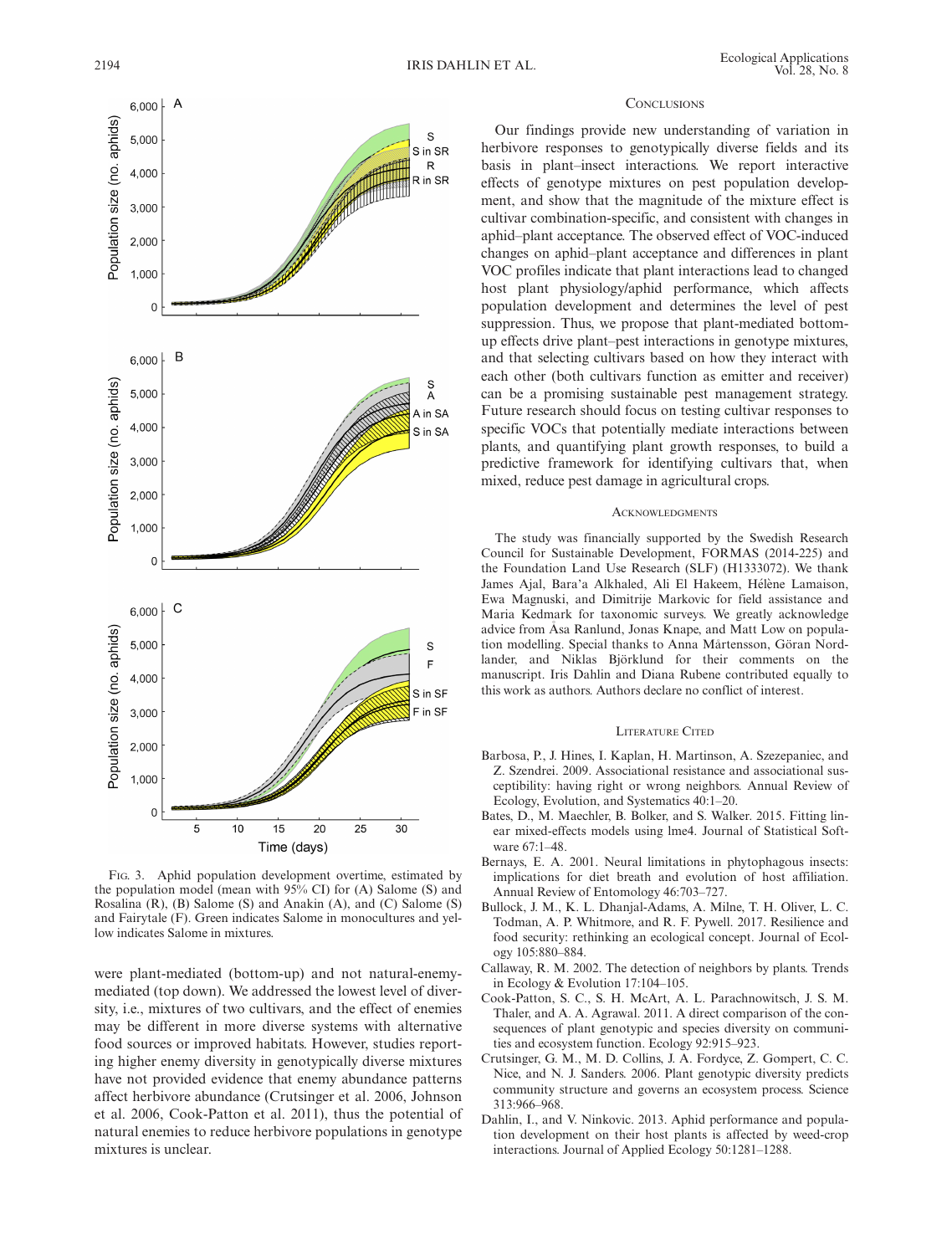- de Mazancourt, C., et al. 2013. Predicting ecosystem stability from community composition and biodiversity. Ecology Letters 16:617–625.
- Dicke, M. 1994. Local and systemic production of volatile herbivore-induced terpenoids: their role in plant-carnivore mutualism. Journal of Plant Physiology 143:465–472.
- Douglas, A. E., and H. F. Van Emden. 2007. Nutrition and Symbiosis. Pages 115–134 in H. Van Emden, and R. Harrington, editors. Aphids as crop pests. CABI, Wallingford, UK.
- Elton, C. S. 1958. The ecology of invasions by animals and plants. Methuen & Co, London, UK.
- Engelberth, J., H. T. Alborn, E. A. Schmelz, and J. H. Tumlinson. 2004. Airborne signals prime plants against insect herbivore attack. Proceedings of the National Academy of Sciences USA 101:1781–1785.
- Erb, M. 2018. Volatiles as inducers and suppressors of plant defense and immunity — origins, specificity, perception and signaling. Current Opinion in Plant Biology 44:177–121.
- Gelfand, A. E., and S. K. Gosh. 1998. Model choice: A minimum posterior predictive loss approach. Biometrika 85:1–11.
- Gelman, A., J. B. Carlin, H. S. Stern, and D. B. Rubin. 2004. Bayesian data analysis. Chapman and Hall, Boca Raton, Florida, USA.
- Glinwood, R., V. Ninkovic, and J. Pettersson. 2011. Chemical interaction between undamaged plants – Effects on herbivores and natural enemies. Phytochemistry 72:1683–1689.
- Grettenberger, I. A. M., and J. F. Tooker. 2017. Variety mixtures of wheat influence aphid populations and attract an aphid predator. Arthropod-Plant Interactions 11:133–146.
- Hambäck, P. A., M. Björkman, and R. J. Hopkins. 2010. Patch size effects are more important than genetic diversity for plant-herbivore interactions in Brassica crops. Ecological Entomology 36:299–306.
- Hambäck, P. A., B. D. Inouye, P. Andersson, and N. Underwood. 2014. Effects of plant neighborhoods on plant-herbivore interactions: resource dilution and associational effects. Ecology 95:1370–1383.
- Hooten, M. B., and N. T. Hobbs. 2015. A guide to Bayesian model selection for ecologists. Ecological Monographs 85:3–28.
- Hughes, A. R., B. D. Inouye, M. T. J. Johnson, N. Underwood, and M. Vellend. 2008. Ecological consequences of genetic diversity. Ecology Letters 11:609–623.
- Isbell, F., et al. 2017. Benefits of increasing plant diversity in sustainable agroecosystems. Journal of Ecology 105:871–879.
- Johnson, M. T. J., M. J. Lajeunesse, and A. A. Agrawal. 2006. Additive and interactive effects of plant genotypic diversity on arthropod communities and plant fitness. Ecology Letters 9: 24–34.
- Letourneau, D., et al. 2011. Does plant diversity benefit agroecosystems? A synthetic review. Ecological Applications 21:9–21.
- Malézieux, E., et al. 2009. Mixing plant species in cropping systems: concepts, tools and models. A review. Agronomy for Sustainable Development 29:43–62.
- Mescher, M. C., J. B. Runyon, and C. M. De Moraes. 2006. Plant host finding by parasitic plants. A new perspective on plant to plant communication. Plant Signaling and Behavior 1:284–286.
- Miyazawa, M., S. Nagai, and T. Oshima. 2008. Volatile components of the straw of Oryza sativa L. Journal of Oleo Science 57:139–143.
- Mundt, C. C. 2002. Use of multiline cultivars and cultivar mixtures for disease management. Annual Review of Phytopathology 40:381–410.
- Ninkovic, V. 2003. Volatile communication between barley plants affects biomass allocation. Journal of Experimental Botany 54:1931–1939.
- Ninkovic, V., U. Olsson, and J. Pettersson. 2002. Mixed barley cultivars affects aphid host plant acceptance in field experiments. Entomologia Experimentalis et Applicata 102:177–182.
- Ninkovic, V., E. Ahmed, R. Glinwood, and J. Pettersson. 2003. Effects of two types of semiochemicals on population development of the bird cherry-oat aphid (Rhopalosiphum padi) in a barley crop. Agricultural and Forest Entomology 5:1–7.
- Ninkovic, V., R. Glinwood, and I. Dahlin. 2009. Weed–barley interactions affect plant acceptance by aphids in laboratory and field experiments. Entomologia Experimentalis et Applicata 133:38–45.
- Ninkovic, V., S. Al Abassi, E. Ahmed, R. Glinwood, and J. Pettersson. 2011. Effect of within-species plant genotype mixing on habitat preference of a polyphagous insect predator. Oecologia 166:391–400.
- Ninkovic, V., I. Dahlin, A. Vucetic, O. Pedrovic-Obradovic, R. Glinwood, and B. Webster. 2013. Volatile exchange between undamaged plants- a new mechanism affecting insect orientation in intercropping. PLoS ONE 8:1–9.
- Ninkovic, V., D. Markovic, and I. Dahlin. 2016. Decoding neighbor volatiles in preparation for future competition and implications for tritrophic interactions. Perspectives in Plant Ecology, Evolution and Systematics 232:11–17.
- Oksanen, J., et al. 2017. Vegan: community ecology package, R package version 2.4-2.<http://CRAN.R-project.org/package=vegan>
- Oliver, T. H., N. J. B. Isaac, T. A. August, B. A. Woodcock, D. B. Roy, and J. M. Bullock. 2015. Declining resilience of ecosystem functions under biodiversity loss. Nature Communications 6:10122.
- Peacock, L., T. Hunter, H. Turner, and P. Brain. 2001. Does host genotype diversity affect the distribution of insect and disease damage in willow cropping systems? Journal of Applied Ecology 38:1070–1081.
- Pettersson, J., W. F. Tjallingii, and J. Hardie. 2007. Host-plant selection and feeding. Pages 87–113 in H. F. Van Emden and R. Harrington, editors. Aphids as crop pests. CAB International, Oxfordshire, UK.
- Pimentel, D., U. Stachow, D. A. Takacs, H. W. Brubaker, A. R. Dumas, J. J. Meaney, J. A. S. O'Neil, D. E. Onsi, and D. B. Corzilius. 1992. Conserving biological diversity in agricultural/forestry systems. BioScience 42:354–362.
- Plummer, M. 2003. JAGS: a program for analysis of Bayesian graphical models using Gibbs sampling. JAGS: just another Gibbs sampler. In Proceedings of the Third International Workshop on Distributed Statistical Computing (DSC 2003) March 20-22, Vienna, Austria.
- Plummer, M. 2016. Rjags: Bayesian graphical models using MCMC. R package version 4-6. [https://CRAN.R-project.org/pac](https://CRAN.R-project.org/package=rjags) [kage=rjags](https://CRAN.R-project.org/package=rjags)
- Prieto, I., C. Violle, P. Barre, J.-L. Durand, M. Ghesquiere, and I. Litrico. 2015. Complementary effects of species and genetic diversity on productivity and stability of sown grasslands. Nature Plants 1:15033.
- R Core Team. 2016. R: a language and environment for statistical computing. R Foundation for Statistical Computing, Vienna, Austria.<https://www.R-project.org/>
- Ratnadass, A., P. Fernandes, J. Avelino, and R. Habib. 2012. Plant species diversity for sustainable management of crop pests and diseases in agroecosystems: a review. Agronomy for Sustainable Development 32:273–303.
- Reiss, E. R., and L. E. Drinkwater. 2017. Cultivar mixtures: a metaanalysis of the effect of intraspecific diversity on crop yield. Ecological Applications 1–16.
- Root, R. B. 1973. Organization of a plant-arthropod association in simple and diverse habitats: the fauna of Collards (Brassica oleracea). Ecology Monographs 43:95–124.
- Schwarzkopf, A., D. Rosenberger, M. Niebergall, J. Gershenzon, and G. Kunert. 2013. To feed or not to feed: plant factors located in the epidermis, mesophyll, and sieve elements influence pea aphids ability to feed on legume species. PLoS ONE 8:e75298.
- Shoffner, A. V., and J. F. Tooker. 2013. The potential of genotypically diverse cultivar mixtures to moderate aphid populations in wheat (Triticum aestivum L.). Arthropod–Plant Interactions 7:33–43.
- Tilman, D., K. G. Cassman, P. A. Matson, R. Naylor, and S. Polasky. 2002. Agricultural sustainability and intensive production practices. Nature 418:671–677.
- Tooker, J. F., and S. D. Frank. 2012. Genotypically diverse cultivar mixtures for insect pest management and increased crop yields. Journal of Applied Ecology 49:974–985.